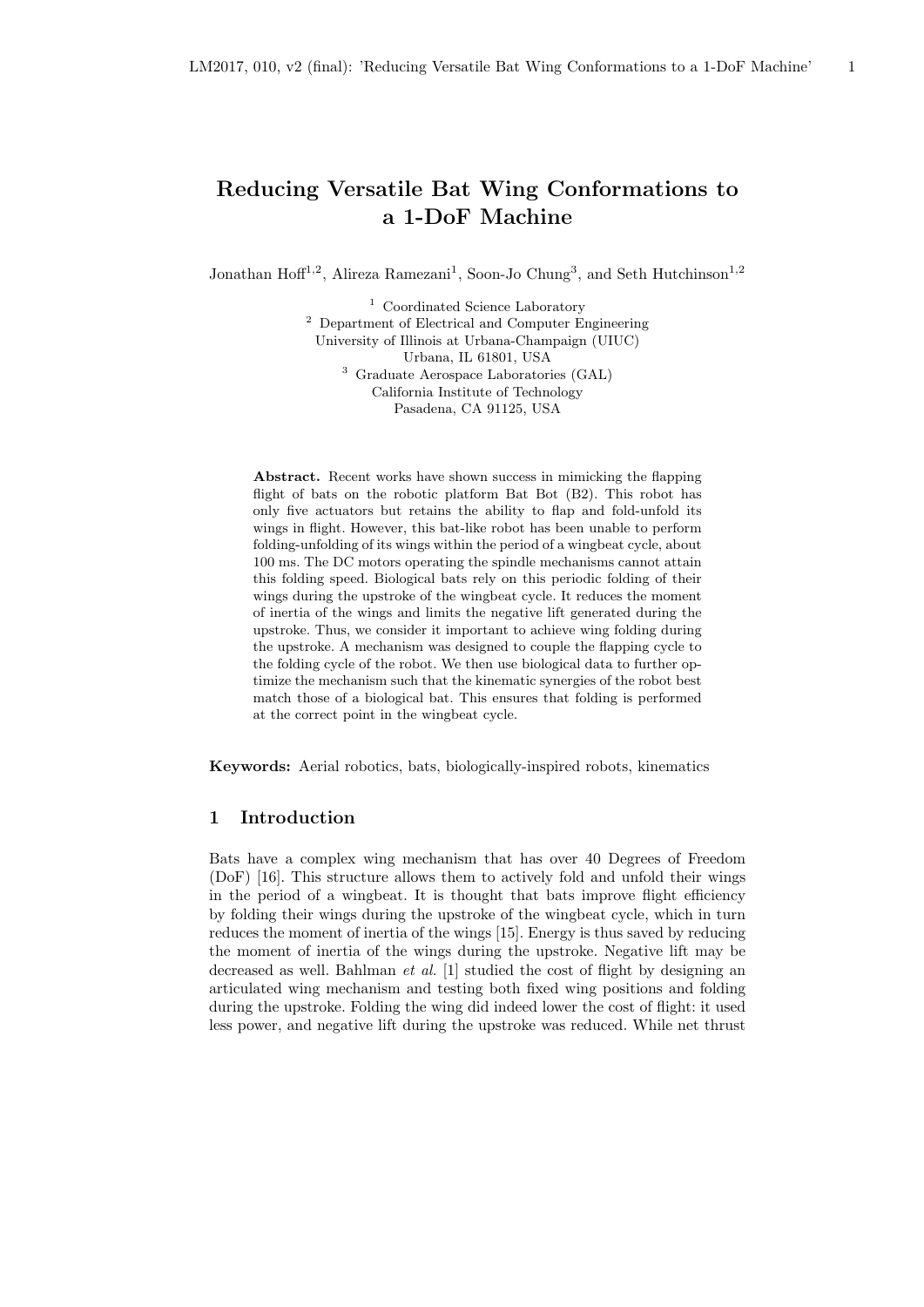is reduced, negative lift is decreased (net lift is increased) and there is a decrease in power consumption because of the reduced inertial and aerodynamic costs.

Robots with flapping wings have shown success in this area of folding and unfolding the wings during flight. A one-way folding mechanism allowed for passive folding during the upstroke of a micro aerial vehicle (MAV) [9]. Similarly, Wissa et al. [19] reduced power consumption and improved lift of an ornithopter by inserting a compliant spine on the wings such that they were passively morphed during the upstroke. Another study designed wings that unfold in an outward sweeping motion from the centrifugal accelerations of wing flapping [18].

The folding of wings during the upstroke is an important aspect of bat flight. This capability was integrated into the design of the robotic Bat Bot (B2) in attempt to mimic the behavior of bat flight while maintaining a reduced complexity [11–14]. B2's morphing wings allow it to change its wing inertia, reduce wing area, and modulate the tension of the membrane.

In recent works, we presented an approach to match the kinematic synergies of a biological bat to those of B2 [7]. This entailed optimizing the geometric structure of the armwing as well as the actuator trajectories such that the synergies derived from principal component analysis (PCA) match those of the biological bat. Despite the drastic difference in DoFs, B2 was able to replicate the motion of flapping and folding-unfolding found in biological bats.

However, experimental testing showed that B2 could not match the rapid folding-unfolding of the armwing within the time interval of a wingbeat. The DC motors were incapable of driving the spindle mechanisms at the same frequency as the flapping motion. Thus, the wings could not be folded during the upstroke of the wingbeat period.

We address the hardware problem in this paper by coupling the flapping and folding motions of the wings with a four-bar crank-rocker mechanism. The new closed loop kinematic chain has one DoF operated by the main brushless DC motor (BLDC). This drives the flapping motion of the wings and now also operates the folding-unfolding motion of the wing. The methods in [7] are used to find the optimal dimensions of the designed mechanism and the actuator trajectory of the BLDC motor. The dimensions provide the best matching of the two most dominant principal components of B2 to those of a biological bat. We describe in detail the design process of the coupling mechanism in Sect. 2, optimization of the mechanism in Sect. 3, and the simulation results in Sect. 4. Concluding remarks are made in Sect. 5.

# 2 Mechanism design

Systems of linkages are often designed to couple the motion of different mechanisms. This creates a synergy because there is coordinated movement. Synergies were first defined as cooperative activations of different muscle groups to simplify control for the central nervous system [2]. The human hand has over 20 DoFs [8], but many grasping tasks have DoFs that are coupled in movement. Research in grasping has found postural synergies in the human hand, i.e. move-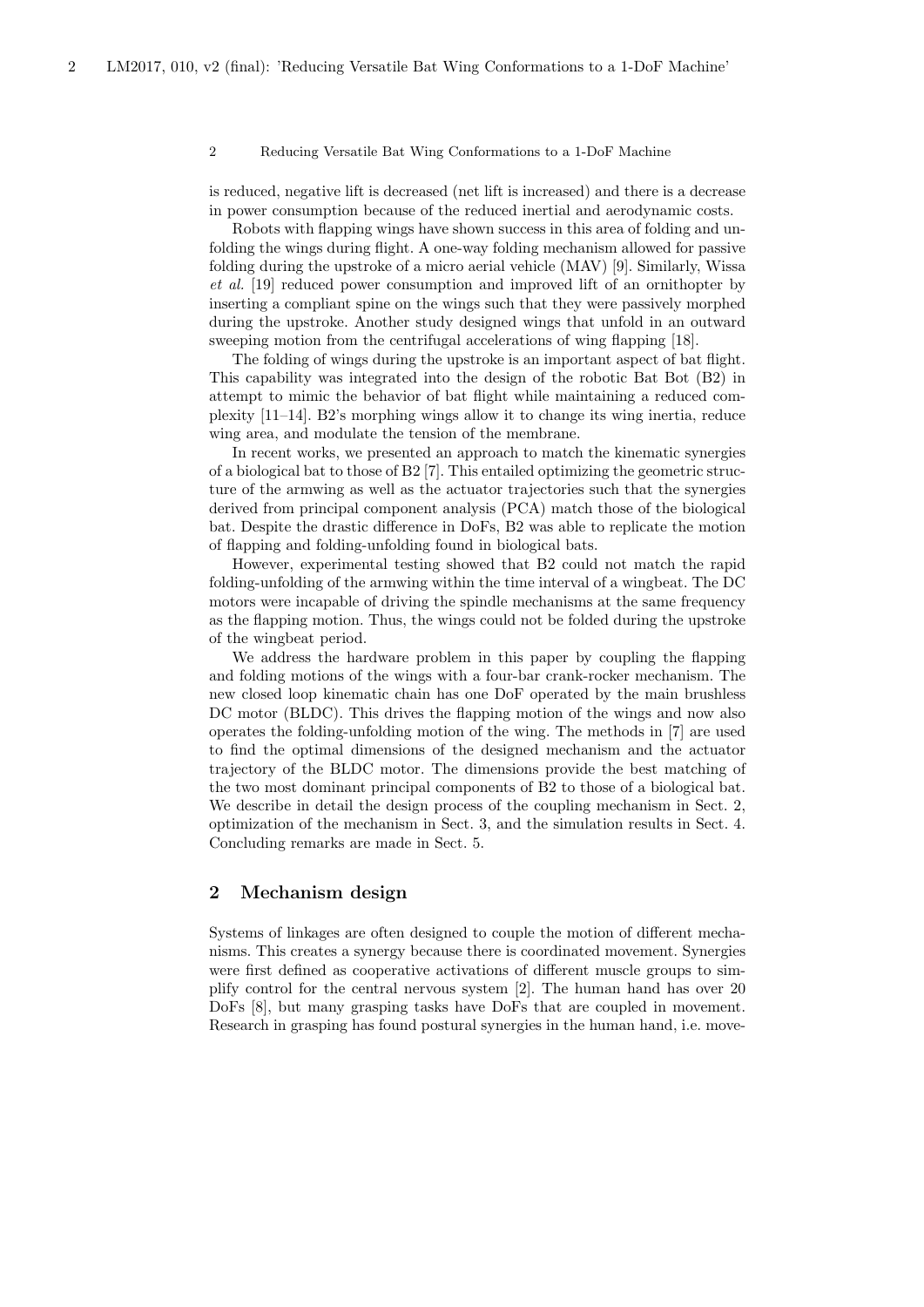ments in which joints are coupled in their behavior [17]. The two most dominant synergies have been implemented on a robotic hand using only two actuators and a system of pulleys [3]. A more recent study simplified the control of 19 DoFs with a single actuator using 'soft synergies' [4].

Studies in flapping flight have also attempted to reduce the number of actuators on aerial vehicles to reduce weight and add simplicity to the design. In a way, these are synergies, or couplings between the different movements. Coupling mechanisms have frequently been used for design of MAVs that mimic insect flight. A four-bar linkage was designed for an insect-like MAV to generate the figure eight pattern of the wing tip observed in insect flight using the planar figure eight pattern of the mechanism [20]. Conn et al. [5] designed a parallel crank-rocker mechanism with a single actuator that couples flapping and pitching. Pitching was adjusted by changing the phase of the parallel mechanism. The flight patterns of the wings of dragon flies were captured on a MAV using only one rotary actuator and a modified slider-crank mechanism such that wing rotations and flapping were coupled [6].

In a similar way, we considered the task of generating the folding-unfolding motion of the wing from the crank mechanism driving flapping. Currently, this motion of each wing is driven by a separate DC motor that moves a spindle mechanism. This in turn adjusts the position of B2's forelimb. The new mechanism should seamlessly integrate with the current crank design such that no modifications need to be made for the flapping configuration. In addition, the spindles and DC motors driving them should be replaced by sliders such that the folding can be driven by the crank mechanism. The mechanism should thus convert motion from the crank to linear motion of the new slider.

We used a four-bar linkage to convert the circular motion of the crank to motion of a rocker. The rocker arm in turn drives the slider (i.e. the spindle). This mechanical system has one DoF. The crank angle  $q_C$  determines the complete motion of the flapping of B2 as well as the folding movement, replacing the two DC motors that drove the spindles. It should be noted that the DC motors can be introduced in cooperation with this coupling mechanism such that minor adjustments can be made in flight to the wing positions, though this will not be addressed in the paper.

The parameters defining the coupling mechanism are shown in Fig. 1. The shoulder joint j<sub>0</sub> is offset distances of  $s_y$  and  $s_z$  in the  $-y$  and z directions from the crank center  $j_3$ . The length of the crank radius is  $r_c$ . These are fixed parameters and will not be optimized. Link  $l_1$  connects the end of the crank arm to the shoulder with ball-and-socket joints. Joint  $j_1$  is a distance of  $r_s$  from  $j_0$ .

The four-bar crank-rocker mechanism consists of the drive link  $r_c$ , the coupler link  $l_2$ , the rocker  $l_3$ , and the base dimension  $\sqrt{w_x^2 + w_z^2}$ . Link  $l_2$  couples the flapping motion produced by the crank arm to the rocker arm. Revolute joint  $j_4$ is offset distances of  $w_x$  and  $w_z$  in the  $-x$  and  $-z$  directions from j<sub>3</sub>.

The rocker arm is of length  $l_3 + l_4$ . The end of the rocker  $(j_6)$  is fixed to the slider at joint  $j_7$  by link  $l_5$ . Ball-and-socket joints make up the two connections. Revolute joint  $j_8$  is a distance  $l_6$  from  $j_7$  and is constrained along the slider in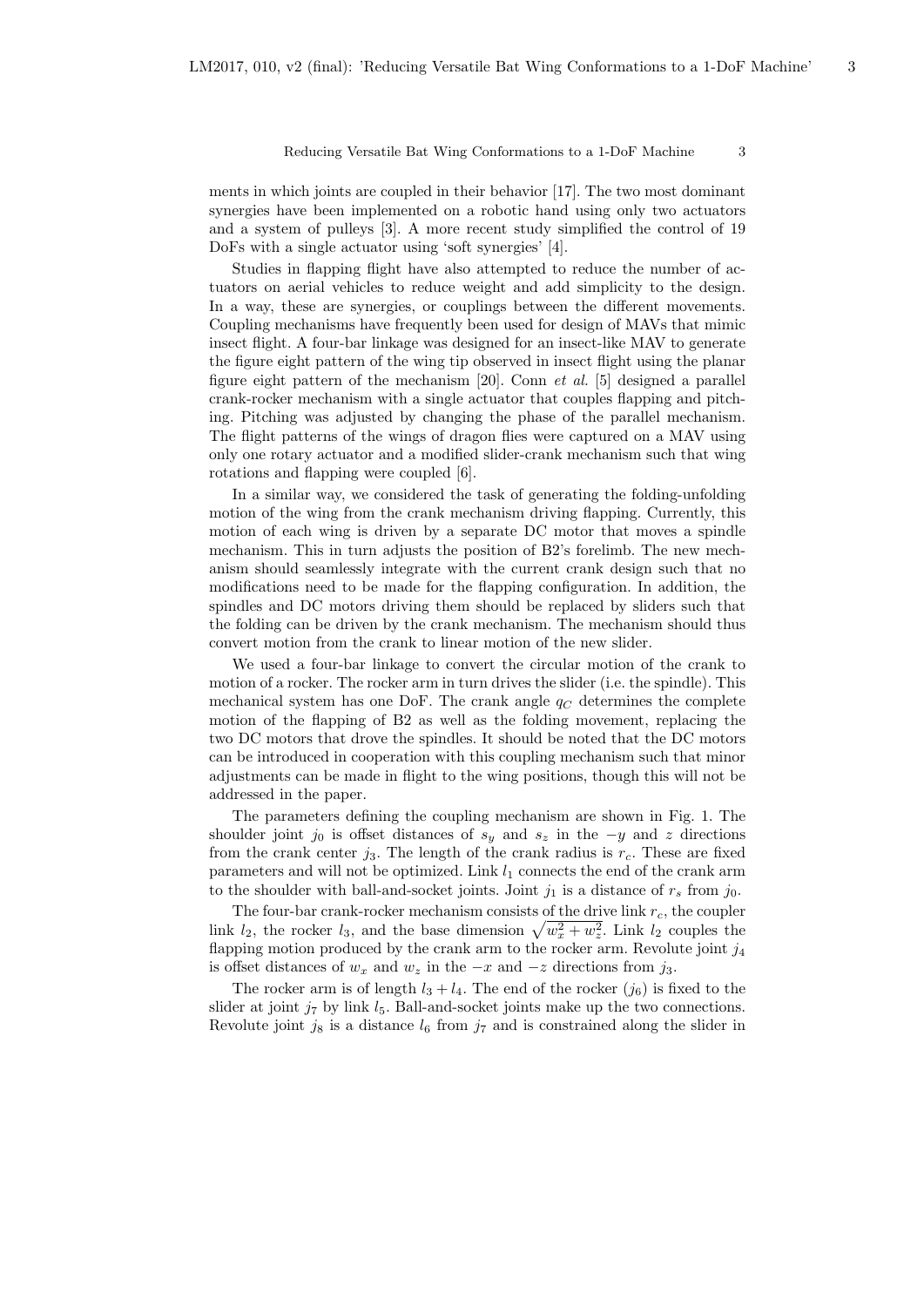

4 Reducing Versatile Bat Wing Conformations to a 1-DoF Machine

Fig. 1: Flapping and folding coupling mechanism. Red variables denote changing positions of angles and distance. Black variables give the parameters of the structure, and blue variables denote joint locations. Joints shaded brown experience both rotation and translation, and joints in white  $(j_0, j_3, \text{ and } j_4)$  rotate only. The coordinate system is colored gray, with the y axis pointing out of the page. This system has just one DoF: the crank angle  $q_C$  is directly controlled by the BLDC motor, and this in turn characterizes the flapping angle  $q_{FL}$  and the spindle position  $x_{\text{SP}}$ .

the  $\pm x$  directions. Link  $l_6$  can also rotate about the slider and is coupled to the flapping motion by the forelimb structure. All of the above listed lengths can be be combined to give the vector  $\mathcal{C}$ .

The mechanism has one DoF, and thus a set of kinematic constraints must be imposed to enforce this. The constraint equations for this mechanism can be solved analytically because it is a closed-loop kinematic chain and has one DoF. First, the constraint equations governing the linkage driving the flapping of the wing are solved to find the flapping angle  $q_{FL}$ . This is the angle between the **xy** plane and the wing.

The link  $l_1$  is projected onto the **xy**, **xz**, and **yz** planes, and the equations for these projections are combined as

$$
2l_1^2 = l_{1,xy}^2 + l_{1,xz}^2 + l_{1,yz}^2.
$$
\n<sup>(1)</sup>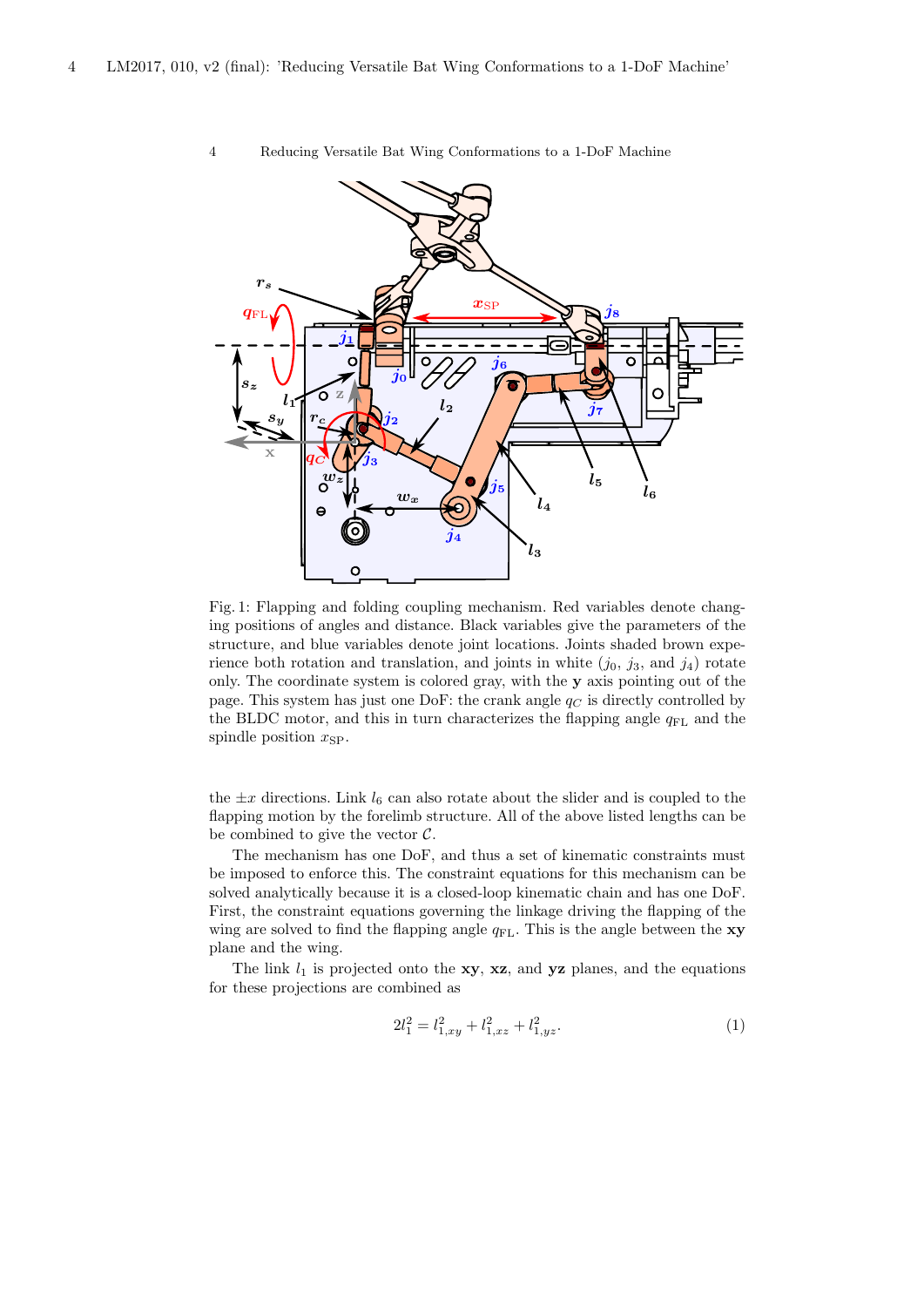Algebraic manipulations produce the equation of form

$$
A\cos q_{\text{FL}} + B\sin q_{\text{FL}} + C.\tag{2}
$$

The terms A, B, and C are functions of  $q_C$  and C. This is equivalent to Freudenstein's Equation, and thus  $q_{\text{FL}}$  can be solved for as a quadratic by making trigonometric substitutions for  $\sin q_{FL}$  and  $\cos q_{FL}$ .

Next, the planar four-bar linkage shown in Fig. 1 can be solved. The drive link is  $r_c$ , and  $q_c$  is the driving angle. The closed loop kinematics are written as

$$
\overrightarrow{j_3j_2} + \overrightarrow{j_2j_5} + \overrightarrow{j_5j_4} + \overrightarrow{j_4j_3} = 0.
$$
 (3)

This means that the sum of the vectors around the linkage equals zero, i.e. the loop is constrained to be closed. This relation is also described by

$$
Rot_{y}(\phi_{3})\begin{bmatrix}r_{c}\\0\\0\end{bmatrix} + Rot_{y}(\phi_{2})\begin{bmatrix}l_{2}\\0\\0\end{bmatrix} + Rot_{y}(\phi_{5})\begin{bmatrix}l_{3}\\0\\0\end{bmatrix} + Rot_{y}(\phi_{4})\begin{bmatrix}||w||\\0\\0\end{bmatrix} = 0,
$$
\n(4)

where  $||w|| = \sqrt{w_x^2 + w_z^2}$  and  $\phi_2$ ,  $\phi_3$ ,  $\phi_4$ , and  $\phi_5$  are the respective angular positions of joints  $j_2$ ,  $j_3$ ,  $j_4$ , and  $j_5$ . The angle  $\phi_4$  is fixed at  $\phi_4 = 2\pi - \text{atan } \frac{w_2}{w_4}$ and  $Rot_y$  is the rotation matrix about the **y** axis. Also,  $\phi_3$  is equivalent to the crank angle  $q_C$ . These equations can be analytically solved by using algebraic manipulations to achieve the form of Eq. (2). The spindle position (or slider position)  $x_{SP}$  can then be determined from the resulting value of  $\phi_5$ . This is the distance between  $j_0$  and  $j_8$ .

### 2.1 Forelimb design [13]

These equations give a mapping from  $q_C$  and C to  $q_{FL}$  and  $x_{SP}$ . From here, the forward kinematics in [7] give the positions of points on the forelimb of B2.

B2's forelimb is a three-link mechanism with a humeral link, a radial link, and a carpal plate. This mechanism is connected by revolute joints, and it is uniquely defined by three biologically meaningful angles: the shoulder retractionprotraction  $q_{RP}$ , the elbow flexion-extension  $q_{FE}$ , and the carpal plate abductionadduction  $q_{AA}$ . This mechanism is constrained to one DoF by adding several extra links and fixing the radial link to the spindle.

The joint angles are directly controlled by the spindle position  $x_{\rm SP}$ , i.e. the distance between the shoulder joint and the radial link joint. Linear movements of the radial link joint along the spindle toward the shoulder result in forward rotation of the shoulder joint. This in turn forces the elbow to extend. The carpal plate is pushed away from the body in response to this extension. The digits of B2 are thin carbon fiber rods that are secured to the carpal plate, and these are pushed outward as a result of the movement of the carpal plate. These rods are flexible, and they introduce the passive DoFs of abduction-adduction and flexion-extension of the digits. The digits lack joints, and thus their motion is dependent on the movement of the carpal plate. The wing as a whole has one actuated DoF with several passive DoFs. This actuated DoF controls the three biologically meaningful angles.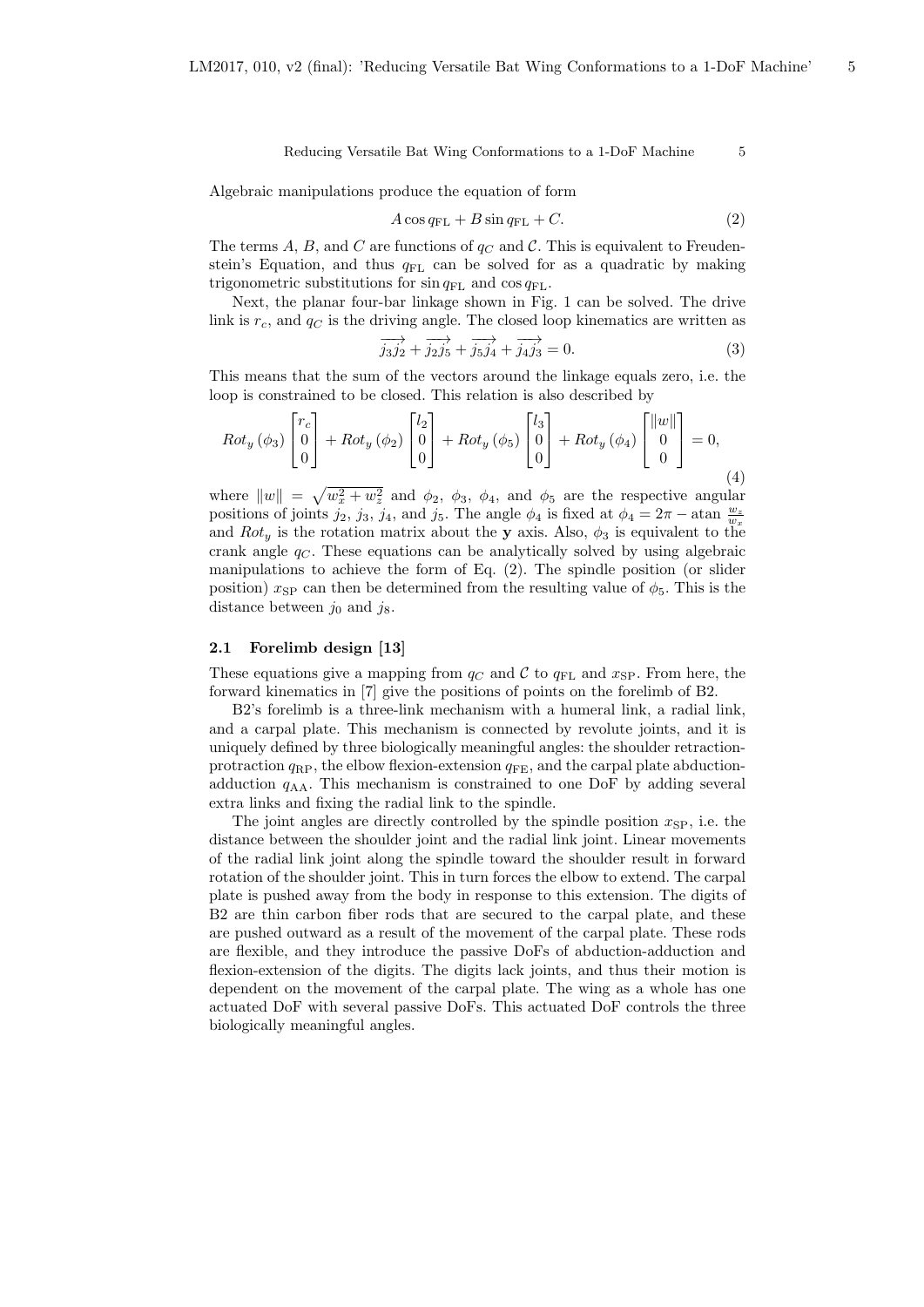# 3 Optimization [7]

The dimensions of the coupling mechanism and forelimb as well as the trajectory of  $q_C$  should be selected such that B2's kinematic motion best matches that of the biological bat. We use optimization to select the dimensions and the actuator trajectory. A brief summary of the methods are provided here. For a more thorough explanation, readers should see [7] as a reference. The optimization in this paper differs slightly from that presented in [7]: the structure of B2's forelimbs has been improved, marker selection was adjusted, the objective function was modified, and several extra constraints were added.

B2 was originally designed to mimic Rousettus aegyptiacus, though data for this bat was not available. In this study, we used data for *Tadarida brasiliensis*. Rousettus aegyptiacus is much larger than Tadarida brasiliensis, thus we linearly scaled the data for *Tadarida brasiliensis* such that its wingspan matches that of Rousettus aegyptiacus [10]. Additionally, the coordinate system is centered on the anterior sternum marker, the  $x$  axis passes through the two sternum markers, the  $\bf{v}$  axis points to the left wing, orthogonal to gravity, and the  $\bf{z}$  axis points up. This is the body-referenced coordinate system used by [16].

The shoulder marker and nine markers of the digits on the biological bat were selected for comparison. Complementary markers on B2 were chosen by projecting these biological bat markers onto the digits of B2 at each point in time over a wingbeat period to get the closest points on B2's digits to those on the biological bat's digits. These two sets of markers were then used in the optimization formulation.

The crank angle is parameterized based on the angular frequency  $\omega$  and the phase  $\phi$  as

$$
q_C(t_i) = \omega t_i + \phi. \tag{5}
$$

These are combined into the vector  $\mathcal{A}_{C} = [\omega \phi]$ <sup> $\perp$ </sup>. Besides  $l_1$ , the crank assembly is not optimized. Crank radius  $r_c$ , shoulder radius  $r_s$ , and shoulder offsets  $s_y$  and  $s<sub>z</sub>$  are left unchanged because the crank is already tuned to provide maximum torque for flapping while not overexerting the motor. Even small changes in lengths could lead to hardware issues. The rest of the parameters are optimized and are combined into the vector  $\overline{C}$ .

The optimization routine for selected optimized variable  $\mathcal X$  is formulated as a constrained nonlinear optimization problem to minimize the objective function

$$
\mathcal{J}(\mathcal{X}) = \left\| \hat{\mathcal{M}}_{\rm r}(\mathcal{X}) - \mathcal{M}_{\rm r} \right\|_{F}^{2}.
$$
 (6)

Matrix  $\mathcal{M}_r$  is derived from the data matrix  $\mathcal{M}$ . The columns of  $\mathcal{M}$  are the xyz coordinates of each of the ten markers, and the rows are the time sample over a wingbeat cycle. We performed dimensionality reduction on  $\mathcal M$  using PCA to use only the first two kinematic synergies (principal components) of the biological bat data, giving the matrix  $\mathcal{M}_{r}$ . The matrix  $\mathcal{\hat{M}}_{r}$  is similarly derived for B2. The objective function implements a sum of squared differences between the points on B2 and the biological bat reconstructed from PCA using the Frobenius norm.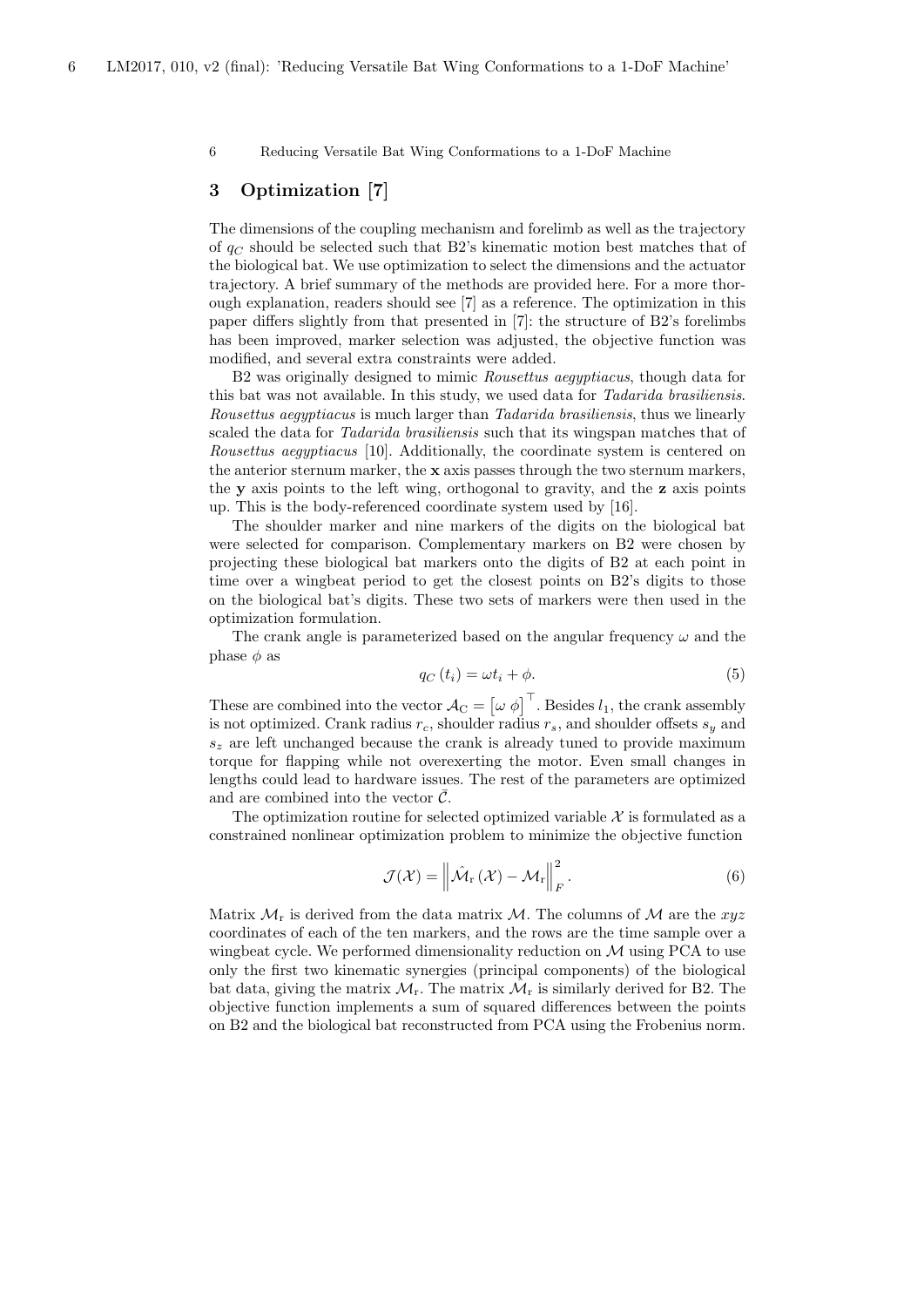The main optimization routine is separated into three subroutines in which the crank angle coefficients  $\mathcal{A}_{\rm C}$ , the mechanism parameters  $\overline{\mathcal{C}}$ , and the forelimb parameters  $\bar{\mathcal{P}}$  are individually optimized. The vectors  $\bar{\mathcal{C}}$  and  $\bar{\mathcal{P}}$  contain only the parameters being optimized, whereas  $\mathcal C$  and  $\mathcal P$  contain all of the parameters describing the mechanism and the forelimb.

A set of inequality and equality constraints help shape the optimization problem. These constraints differ depending on the choice of X. For  $\mathcal{X} = \mathcal{A}_{C}$ , the equality constraint  $q_C(t_1) - q_C(t_n) \in \{0, \pm 2\pi, \pm 4\pi, \cdots\}$  enforces periodicity of the motor cycle.

Several extra constraints are necessary for  $\mathcal{X} = \overline{\mathcal{C}}$ . First, the Grashof conditions for a four-bar mechanism are introduced. In order to drive the foldingunfolding motion, the crank must be able to spin freely, but the driving arm should be a rocker. Thus, the conditions for a crank-rocker mechanism were introduced as constraints to the optimization routine. These are given by the equations  $-r_4-r_2+r_1+r_3 < 0$ ,  $-r_3-r_4+r_1+r_2 < 0$ , and  $-r_3-r_2+r_1+r_4 < 0$ , where  $r_1 = r_c$ ,  $r_2 = l_2$ ,  $r_3 = l_3$ , and  $r_4 = \sqrt{w_x^2 + w_z^2}$ . In addition, the top of the rocker  $(j_6)$  is restricted from passing above the shoulder line  $(j_0-j_8)$ , else it will interfere with the spindle mechanism and the membrane. The spindle position  $x_{\text{SP}}$  is also restricted to the range  $x_{\text{min}} \leq x_{\text{SP}} \leq x_{\text{max}}$ , which is adjusted based on mechanical limitations. The mechanism parameters are restricted with upper and lower bounds as  $l_k \leq \bar{C}_k \leq u_k, k = 1, \ldots, 8$ .

Constraints are necessary for  $\mathcal{X} = \overline{\mathcal{P}}$ . The angles between the digits of B2 are forced not to overlap by the constraint  $\gamma_1 \leq \gamma_2 \leq \gamma_3$ . Additionally, the wing area of B2 is prevented from dropping below that of Rousettus aegyptiacus [10]. This is necessary such that the resulting structure of B2 can provide enough lift. The optimized variables also have upper and lower bounds as  $l_k \leq \bar{P}_k \leq u_k$ ,  $k =$  $1, \ldots, 12.$ 

### 4 Simulation Results

We run the optimization routine separately for  $q_C, \mathcal{C}$ , and  $\mathcal{P}$ . The main optimization routine is iterated four times. The flapping angle trajectory  $q_{FL}$  can be compared to the biologically meaningful angles  $q_{\rm RP}$ ,  $q_{\rm FE}$ , and  $q_{\rm AA}$  describing the folding mechanism of the wing in order to observe the differences in phase and amplitude. Fig. 2 shows the evolution of these angles over a wingbeat period. The offset of each angle has been removed to provide a comparison of the phases and amplitudes of the trajectories. The angles  $q_{RP}$  and  $q_{AA}$  are in phase with each other as expected. They decrease when the wing is extending and increase when it is folding. The angle  $q_{FE}$  is 180 $\degree$  out of phase, and thus moves opposite to these two angles. The three angles are out of phase with the flapping angle  $q_{FL}$ . The wing initially extends at the very end of the upstroke to prepare for the downstroke, reaches maximum extension near the end of the downstroke, and begins to fold at the tail end of the downstroke and all through the upstroke.

The angles are also compared to those of the biological bat data in Fig. 3. First, the angles of the biological bat are centered about the origin by subtracting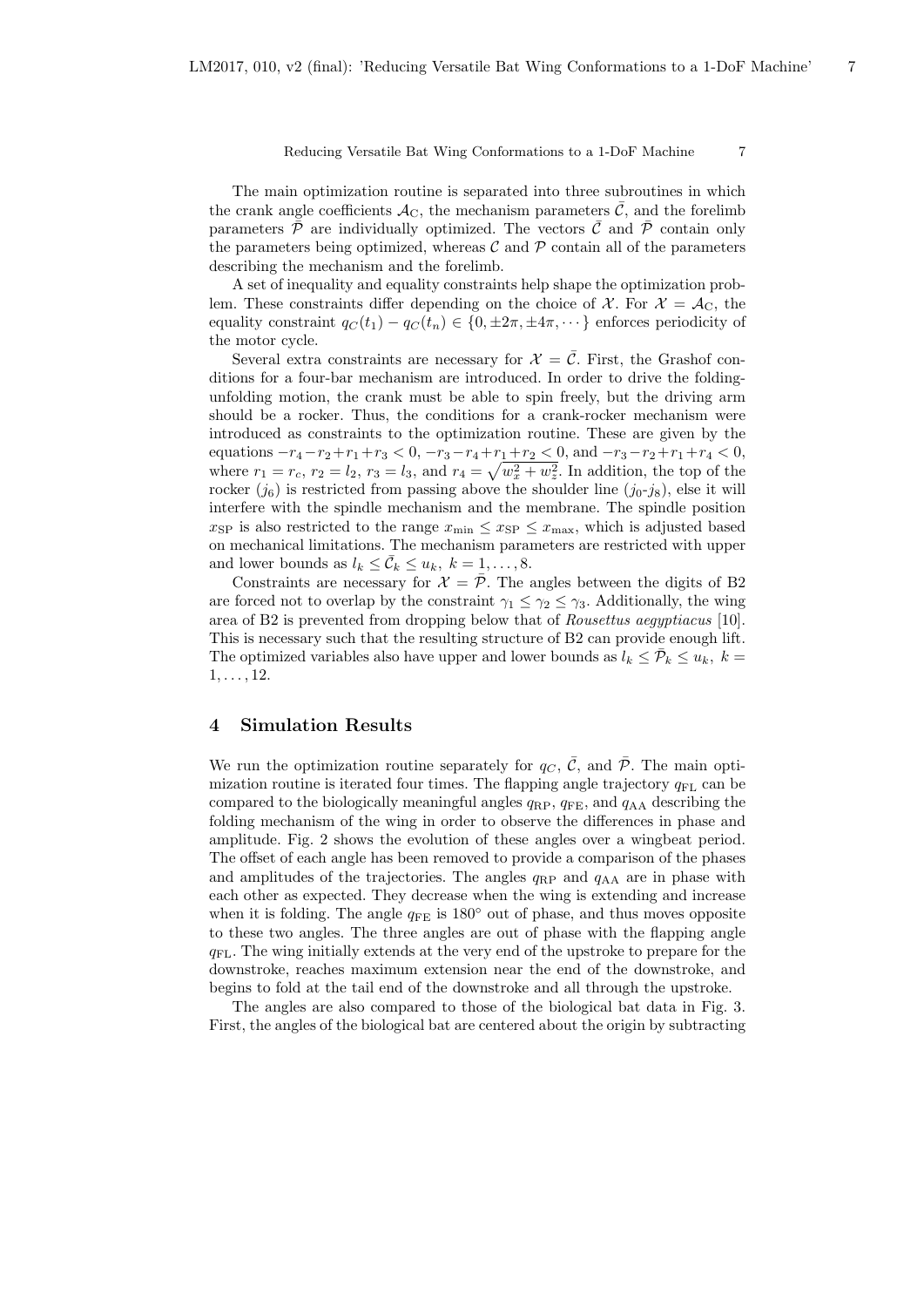

Fig. 2: Trajectories of the biologically meaningful angles  $q_{\rm RP}$ ,  $q_{\rm FE}$ ,  $q_{\rm AA}$ , and  $q_{\rm FL}$ over a wingbeat cycle. The trajectories have been centered about the origin to remove offsets in order to give a better comparison. These angles are all coupled by the motion of the crank angle  $q_C$ .

the mean from each. Second, for each angle, the trajectory is divided by its largest amplitude such that the trajectory remains between  $-1$  and 1. This is likewise done for B2's angles. The angles of B2 have much different offsets that those of the biological bat, and B2's angles have significantly larger amplitudes (except  $q_{FL}$ , which has a lower amplitude). This is as expected because B2's forelimbs have a different topological structure than that of a biological bat due to the extra links added to constrain it. Thus, centering and normalizing the angles provides a way to characterize the changing behavior of the sets of angles on the same scale. The figure shows that the changing behavior of the flapping angle  $q_{FL}$  is almost identical to that of the biological bat, and the folding-unfolding motion is also comparable to this motion of the biological bat because of the matching of the angles  $q_{\text{RP}}$  and  $q_{\text{FE}}$ . The wrist angles are less similar as there are high frequency oscillations of  $q_{AA}$  that are not present in B2. Though it cannot be seen in this figure, the flapping angle has a lower amplitude than the biological bat because the parameters that adjust the magnitude of the flapping angle are not optimized. As a result, the amplitude cannot increase to match the flapping amplitude of the biological bat. In practice, we have found that a larger amplitude results in hardware issues.

Fig. 4 gives the phase plots of the four angles for B2 and the biological bat. Angular velocities are generated from the position data by taking differences between adjacent angles and dividing by the sampling period. Similar to the above procedure, the angular positions and velocities are centered about the origin through mean subtraction and normalized between −1 and 1. For the same reasons as above, this allows for better comparison of the behavior of position versus velocity of B2 and the biological bat even though it sacrifices magnitudes of these results. It can be seen from the phase plots that the states of B2 and the biological bat behave in a very similar manner, especially for the case of

8 Reducing Versatile Bat Wing Conformations to a 1-DoF Machine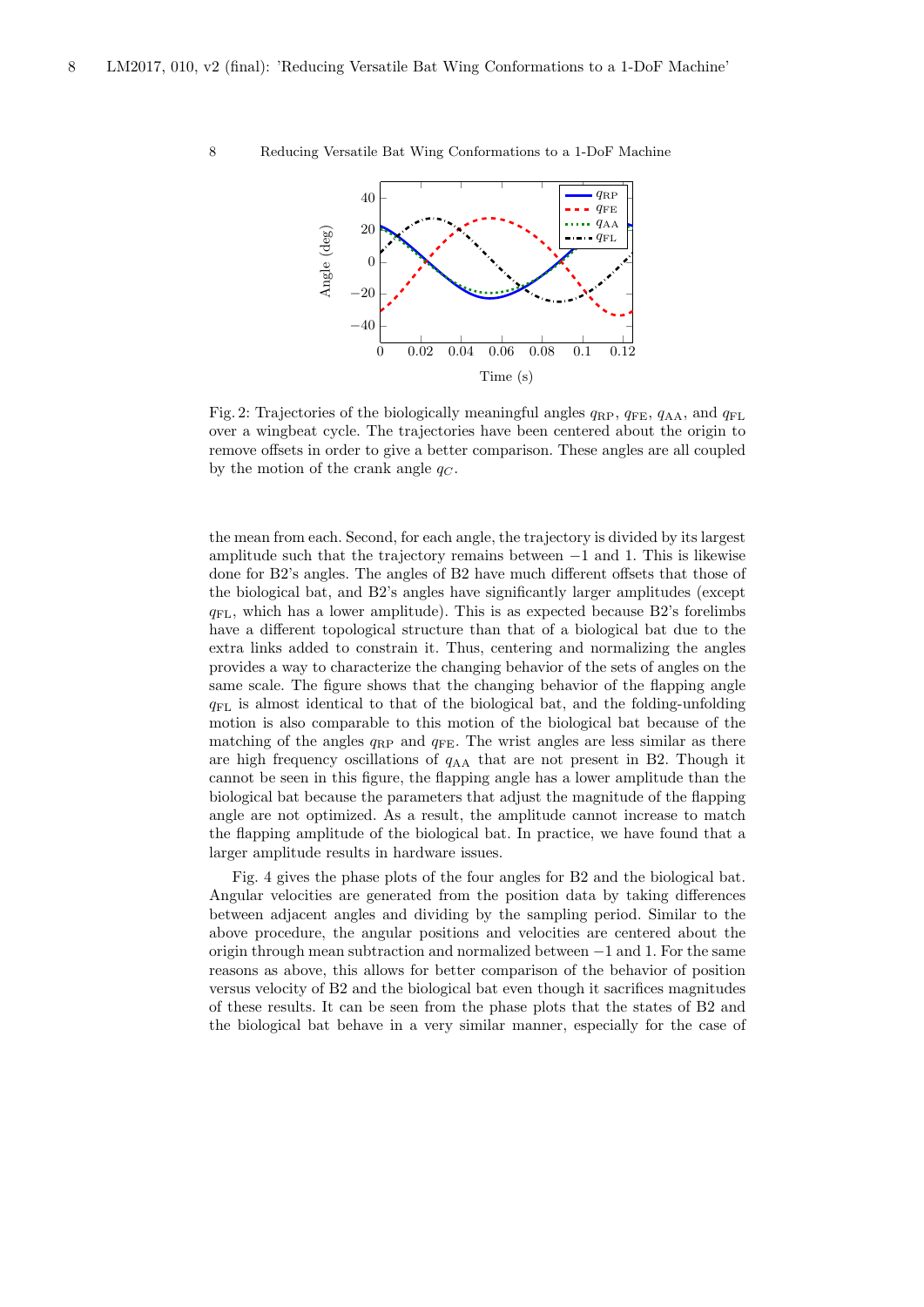

Fig. 3: Normalized biologically meaningful angles of B2 are compared to those of the biological bat over one wingbeat cycle. These angles are centered about the origin, and then normalized between −1 and 1, allowing for better comparison between the biological bat's angles (blue lines) and B2's angles (dotted red lines). The amplitudes of B2's angles (except  $q_{FL}$ ) are significantly larger than the biological bat's when not normalized. All of these angles are coupled in B2 and move in response to the crank position  $q_C$ .

 $q_{\text{FL}}$ . The wrist angle  $q_{AA}$  of the biological bat has several oscillations within the wingbeat cycle. This is also present in  $q_{RP}$  and  $q_{FE}$  but less pronounced.

Information can also be gained by analyzing the results from PCA. The principal components themselves give the directions of motion of each point on the wing. When considering only one component, the point is constrained to movement on a line. When considering two components, the point resides in a space spanned by the two components. Thus the point can move in two dimensions by taking linear combinations of the principal components. Different directions of motion are determined by taking different weights of the two components and adding them together. These weights are equivalent to the projection of the original data onto the principal components.

This is realized in Fig. 5. The data markers from the biological bat are projected onto the principal components to give the temporal weights over time, i.e. how the magnitudes of the principal components vary over the course of a wingbeat cycle. The plot shows the evolution of the weights of the two most dominant principal component over a wingbeat. We can further understand the relation between flapping and folding here because the first component is equivalent to the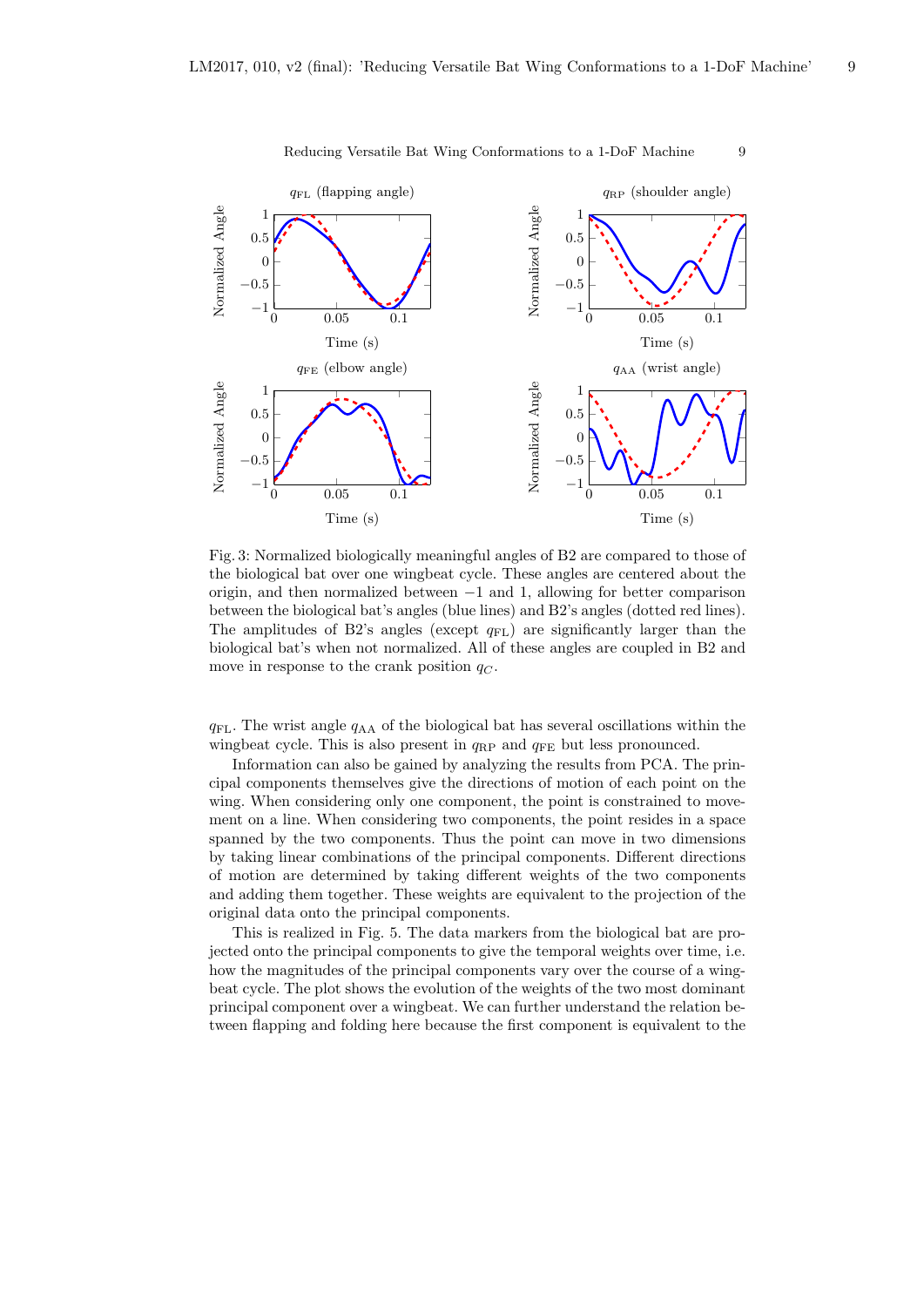

Fig. 4: Normalized phase plots of angular velocities versus angular positions of the four biologically meaningful angles in B2 and the biological bat. These angular positions and velocities are centered about the origin, and then normalized between −1 and 1, allowing for better comparison between the phase plots of the biological bat (blue lines) and B2 (dotted red lines). The amplitudes of B2's angles (except  $q_{\text{FL}}$ ) are significantly larger than the biological bat's when not normalized.

direction of flapping, and the second gives the direction of the folding-unfolding of the wing. Studying these weights of these two directions shows how far the wing folds at some certain point in the flapping cycle. Even though flapping and folding are coupled, the resulting motion is still quite similar to the behavior of the biological bat.

# 5 Conclusion

Coupling the flapping and folding-unfolding motions of a robotic bat with a mechanism can yield behavior that is consistent with that found in biological bats. The dimensions of this mechanism have been selected via optimization such that the basic kinematic synergies of wing flapping and folding-unfolding of the robot closely match those of a biological bat. The folding-unfolding of the wing can be parameterized based on the flapping angle because the two motions are coupled, and thus the flapping angle alone can give the position of the wing.

We have reduced the DoFs of the forelimbs of B2 from three to one by introducing this coupling mechanism. This further simplifies the design of the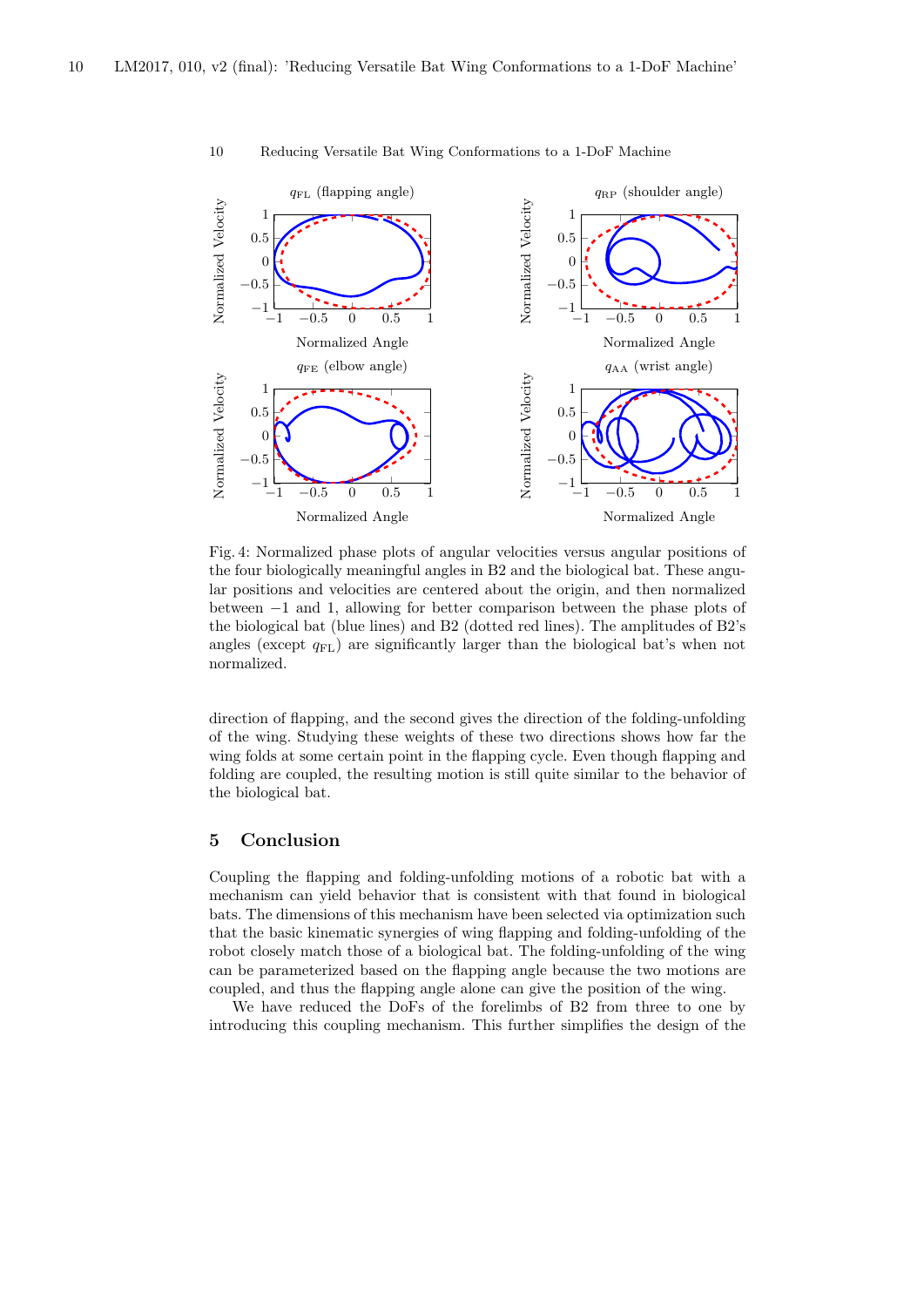

Reducing Versatile Bat Wing Conformations to a 1-DoF Machine 11

Fig. 5: Marker position data for both the biological bat and B2 are projected onto the two most dominant principal components. Component 1, the flapping direction, is plotted against component 2, the folding-unfolding direction. B2 is shown in red, and the biological bat is blue.

robot, but it removes control inputs that are helpful in stabilizing B2 during flight and are necessary for banking maneuvers. The controller makes adjustments to the spindle positions during flight to reduce or increase the surface area of the wings in order to improve roll stability. The hindlimbs can also stabilize for roll, but they have more significant effects on the pitch angle of B2.

However, future modifications could allow for the mechanism to couple flapping and folding as well as for the DC motors to make spindle adjustments during flight. This would ensure folding-unfolding within a wingbeat as well as independent control of each spindle to adjust the wings.

Acknowledgments. We would like to thank the team of graduate and undergraduate students from aerospace, electrical, computer, and mechanical engineering departments at the University of Illinois at Urbana-Champaign for their contribution to construct the initial prototype of B2.

The biological motion capture data set was provided by Dr. Kenneth Breuer and Dr. Sharon Swartz from Brown University. We would like to thank them in their assistance with this, as well as José Iriarte-Díaz for compiling the data.

This work was supported by NSF Grant 1427111.

## References

- 1. J. W. Bahlman, S. M. Swartz, and K. S. Breuer. Design and characterization of a multi-articulated robotic bat wing. Bioinspiration  $\mathcal C$  Biomimetics, 8(1):016009, 2013.
- 2. N. A. Bernstein. The coordination and regulation of movements. Pergamon Press, Oxford, 1967.
- 3. C. Y. Brown and H. H. Asada. Inter-finger coordination and postural synergies in robot hands via mechanical implementation of principal components analysis. IEEE/RSJ International Conference on Intelligent Robots and Systems (IROS), pages 2877–2882, 2007.